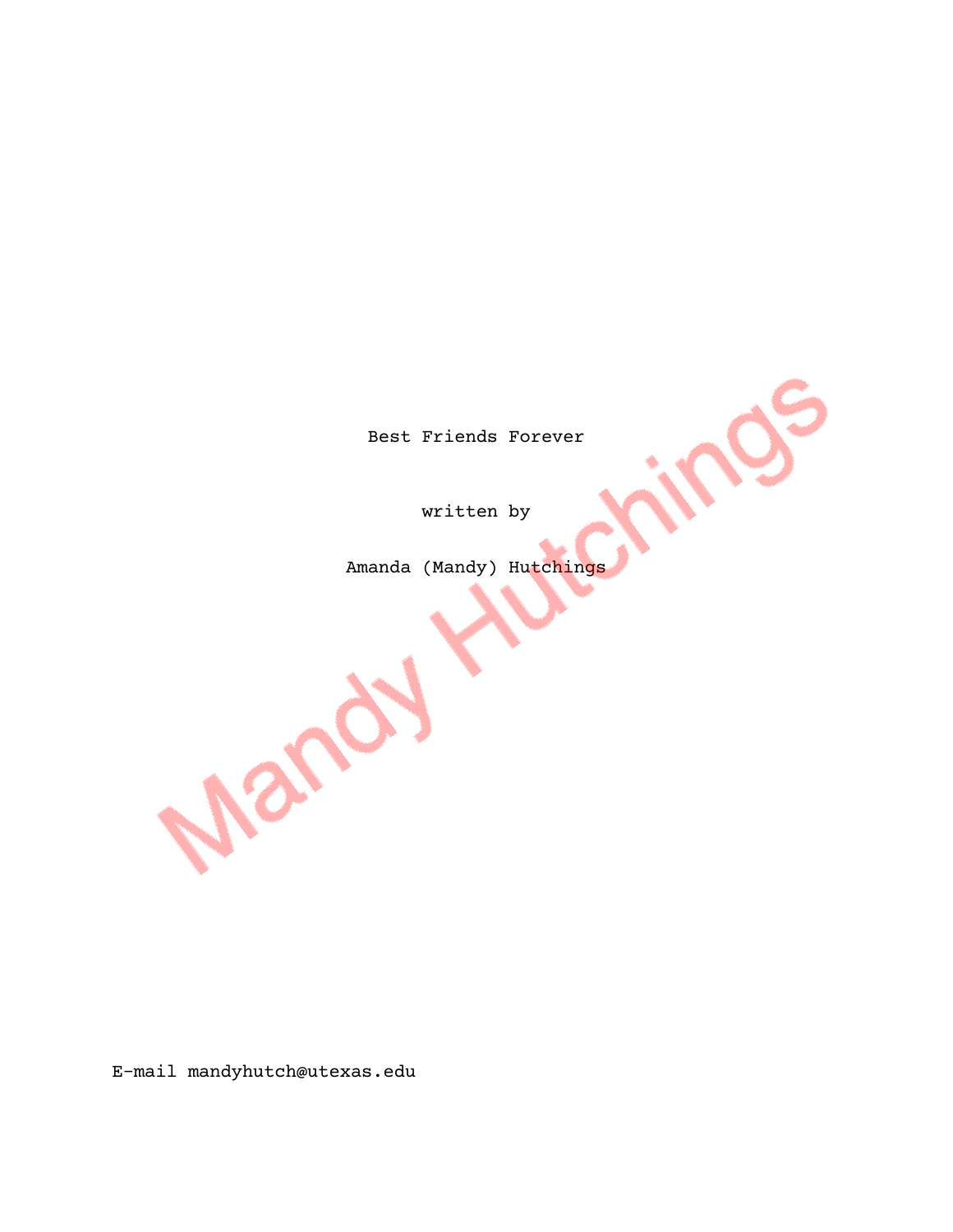### EXT. ABANDONED CITY - DAY (PRESENT)

Cars, papers, and overgrown plants litter the streets. Buildings look disheveled with broken windows and rust. Panning shot down the street. We pan down to see a single person walking. We follow the person with the camera.

EXT. ABANDONED CITY - DAY (PAST)

Cut to the same shot of the city and street filled with people and looking as if it's not abandoned. Cut to two girls (EVELYN and HAZEL) in the crowd talking. Evelyn is a wearing a peach turtle neck, high waisted jeans, and a small tan purse . She has her hair in a messy bun. Hazel is wearing a swamp green shirt, a brown shawl and black pants with a brown purse. Her hair down.

> EVELYN So... you coming to Anthony's party tonight?

HAZEL Uhm.. well

EVELYN Let me guess (pause) can't cause work?

Hazel and Evelyn walks down the stairs to enter the Subway station

INT. SUBWAY STATION - DAY (PAST)

Hazel and Evelyn start to scan their metro cards

HAZEL

You got me

Evelyn scans her card and walks through the turnstile and bounces around to face Hazel as she scans her.

#### EVELYN

Aw, come on! Just this once!

Hazel chuckles a little. Hazel walks through the turnstile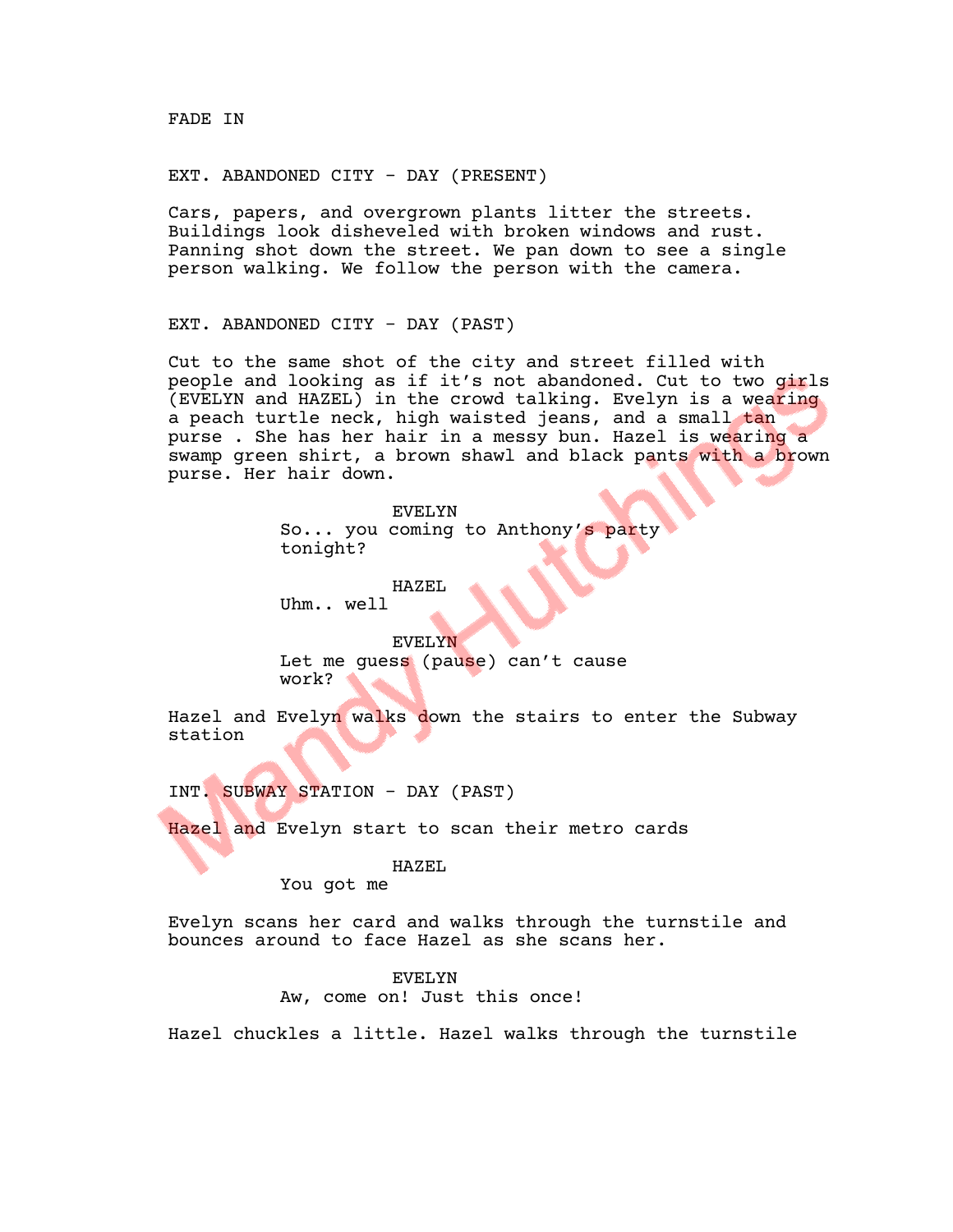## INT. SUBWAY STATION - DAY (PRESENT)

Cut to the same shot Hazel but in the present. This time she's wearing dark dirty clothes with her hair in a messy ponytail. She has dirt all over her face with a big hiking backpack and tool belt. The one thing clean on her is the necklace she's wearing but we don't quite see what's on it. She looks down at the turnstile. We're back in the abandoned city. The walls are covered in dirt, blood, and moss. Hazel jumps over the turnstile and continues walking till she gets to the subway platform. Once she gets there, she jumps down onto the tracks.

INT. SUBWAY STATION - DAY (PAST)

But before we see what happens. we cut back to Hazel and Evelyn in the past. Everything is clean again. They are waiting for their train.

> EVELYN What even are you working on tonight?

HAZEL It's not for work per se. I'm working on my own gallery.

EVELYN What?! And you didn't tell me?!

HAZEL It's a work in progress

We hear the subway train pulling up to the platform and a voice saying, "THIS IS THE 27TH STREET NORTH BOUND LOCAL TRAIN."

EVELYN

Still!

They both step onto the train. The camera does not follow them on. Instead, we watch the door slide closed and the train go past.

INT. SUBWAY STATION - DAY (PRESENT)

We cut back to present Hazel on the track. She starts walking the same direction as the train we saw the previous shot. Hazel walks through the abandoned tracks. Once it gets dark she pulls out her flashlight from her backpack. Hesitantly, she walks a little more. Her flashlight shines on a subway car.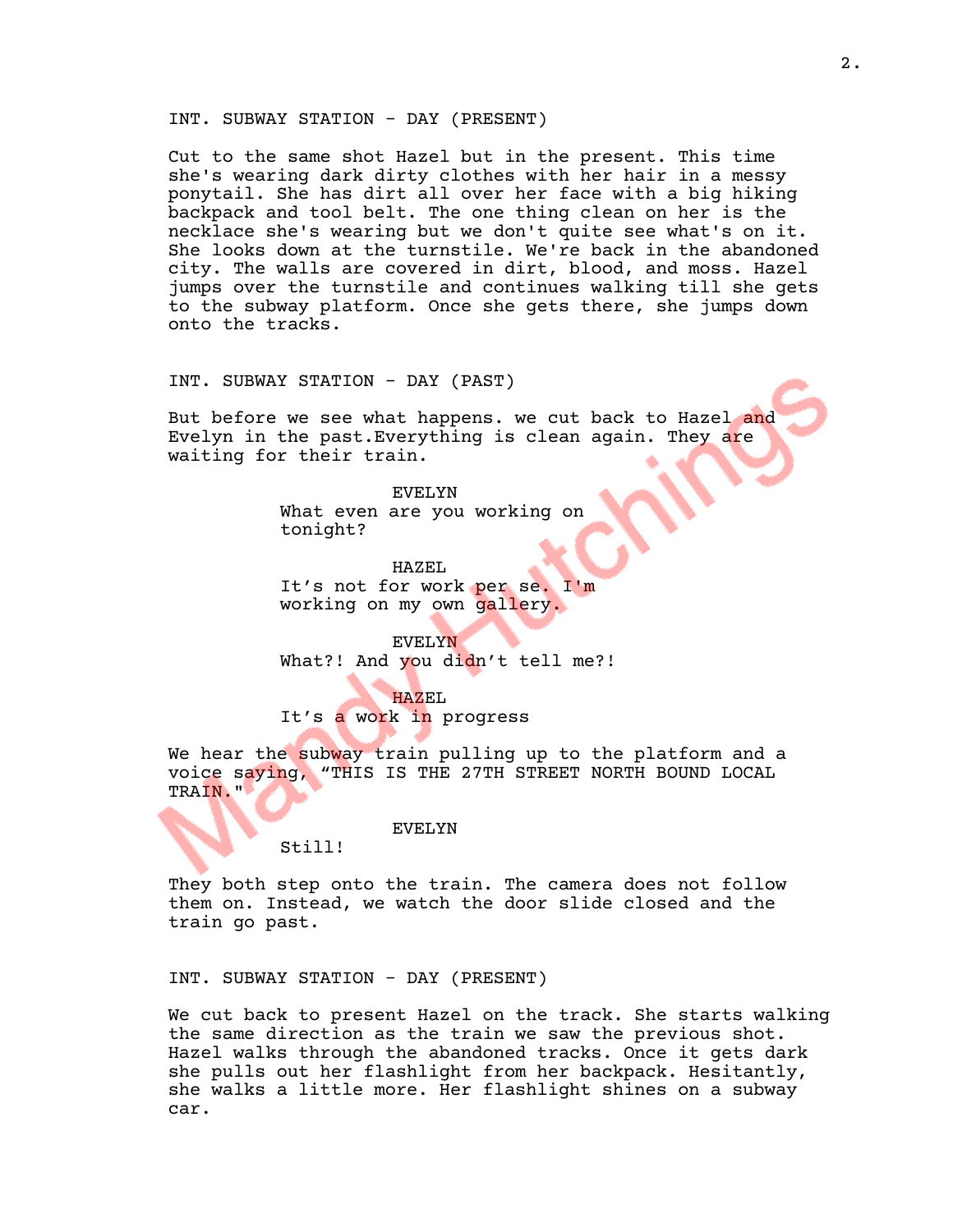She immediately looks at it and starts running towards it. As she's running towards it, we cut back to her and Evelyn in the past on the subway. Both are sitting next to each other.

INT. SUBWAY CAR - DAY (PAST)

HAZEL I wanted to get it done this weekend, so I'll be free for next weekend.

# EVELYN

Why?

Hazel looks at Evelyn with a sarcastic look

EVELYN (CONT'D) Oh. Right. My Birthday.

HAZEL Why'd you have to say it like that?

EVELYN You know how I feel about my birthday

#### HAZEL

I know I know. You're getting closer to your deathbed. Come on you're turning 23. You don't need to worry about that right now.

Hazel sees Evelyn's look on her face and grabs her hands to hold.

> HAZEL (CONT'D) There is no need for you to feel that way. Your birthday is a special day to celebrate who you become over the years.

Evelyn is still looking down. Hazel takes one of her hands away to grab something from her purse.

> HAZEL (CONT'D) Okay I was going to save this until next weekend. But here you go.

Hazel pulls out a friendship necklace that has two halves. One for her and one for Evelyn. Hazel moves her shirt's neckline to reveal she's wearing one of the half of the necklace already.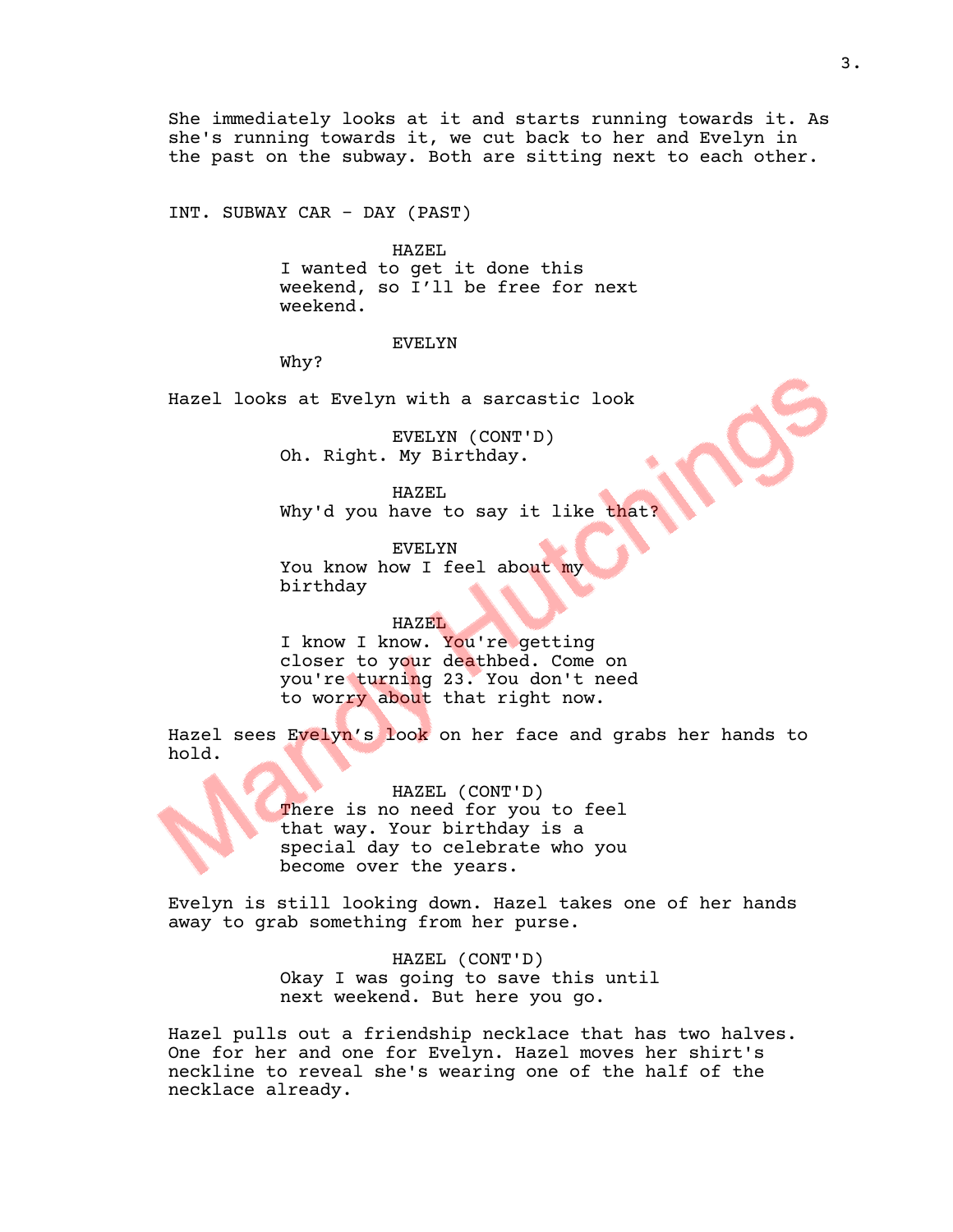HAZEL (CONT'D) I know this may be childish but the first birthday present I ever bought you was a friendship necklace and I know you still wear it today (pointing at the one around Evelyn's neck) So I decided to get you a replacement.

EVELYN (tears in her eyes) Oh, wow. It's beautiful.

Evelyn picks it up from Hazel's hands and looks at it closer.

EVELYN (CONT'D) It's perfect. I love it.

Hazel picks the necklace from Evelyn's hands and begins to unclip it. Evelyn turns around and lifts her hair up for Hazel to place a necklace around her neck. Hazel unclips the old necklace and clips the new one around Evelyn's neck. Evelyn turns back around with eyes filled with tears. Hazel hands the old necklace to Evelyn to place in her bag. Evelyn wipes her eyes using her hand and hugs Hazel.

> EVELYN (CONT'D) (still hugging hazel) Thank you.

Hazel doesn't respond. She has her eyes closed enjoying the hug. While they are hugging, a man sitting across from them who looks to be homeless starts to shake and MOANS.Too busy with their hug Evelyn and Hazel fail to notice this. The man slowly walks (with a pronounced limp) behind Evelyn. The man grabs Evelyn, taking her out of Hazel's arms and tackling her to the floor. Evelyn SCREAMS for help while the man attacks her. Hazel rushes into action and starts grabbing and punching the man but it seems like it's doing nothing. The man takes a huge bite out of Evelyn's neck and she SCREAMS even louder. Hazel hasn't stopped at all, still beating on the guy. The other people in the subway car rush over to help pull the man off of Evelyn. A few men in suits finally get the homeless man off of Evelyn and pin him to the floor. Evelyn is in awful shape. She's bleeding from the neck wound. Hazel rushes to Evelyn's side and uses her shawl to stop the bleeding.

> HAZEL OH MY GOD Evelyn!

Evelyn is struggling to breathe.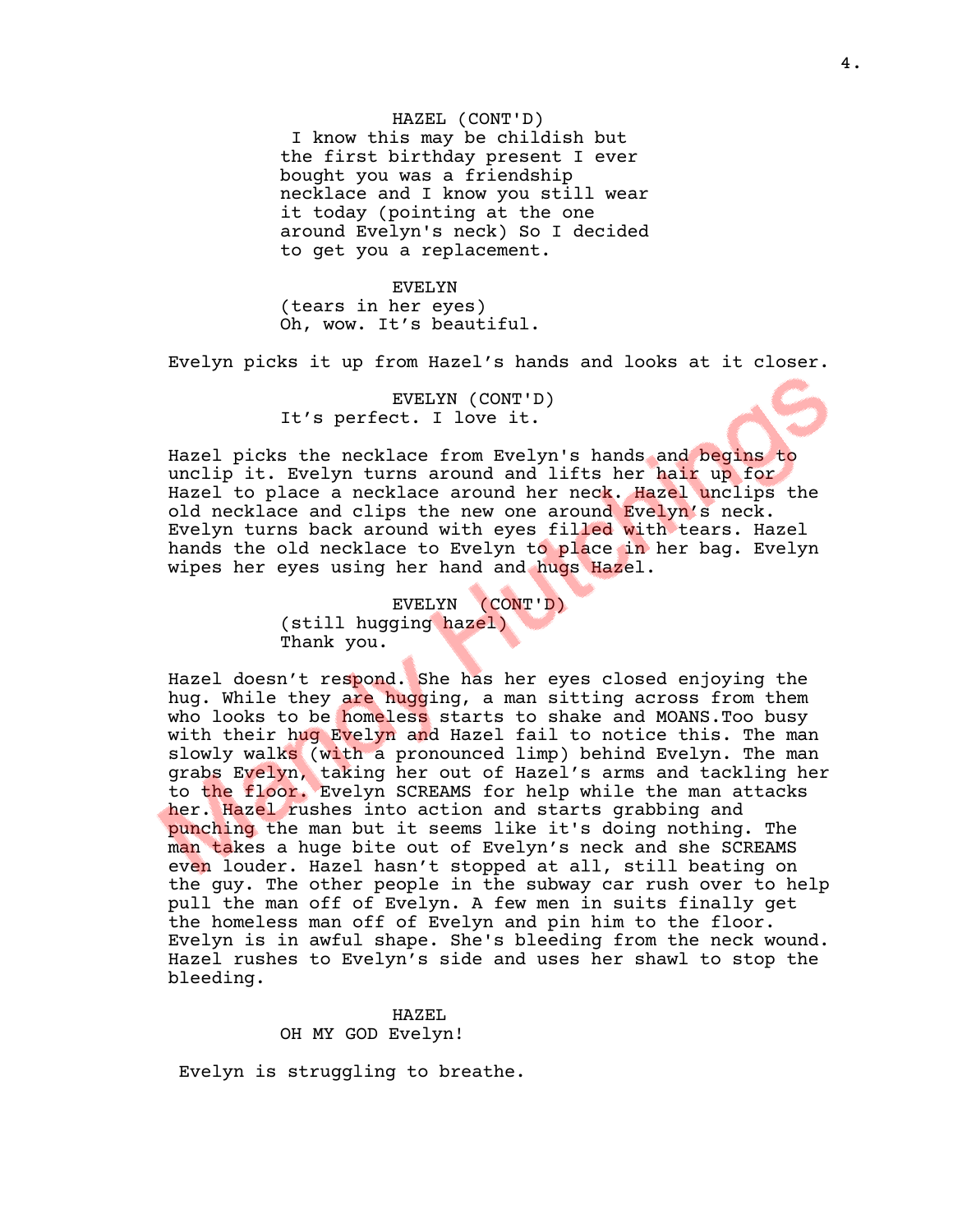HAZEL (CONT'D) Shh it's okay I got you, you're going to be fine. you will be fine

We then hear more SCREAMING and CRYING coming from the car in front of them. A woman is trying to use the door that connects the cars to get into theirs but the door won't move. You can see the desperation on her face as she tries to unlock the door. As she is trying to do that a bloody man stands behind her. The man grabs her and takes her out of the line of sight. All we can see after that is blood squirting on the window of the door. People in the car that Evelyn and Hazel are in start to mutter. They're wondering what's going on. Evelyn is slowly fading away.

> HAZEL (CONT'D) (slapping her lightly on the face) Stay With Me!

We hear a loud bang and people scream out. The lights in the subway cuts out, and we heard the SHRIEKING of the wheels. All of a sudden we see that the subway train is flipped onto its side. All the people are SCREAMING and the metal of the tracks and subway SCRAPING. Hazel has grabbed onto Evelyn and is the only one not SCREAMING in the subway. She's too focused on Evelyn. Once the subway train has come to a stop the lights start to flickers on and off. In the midst of this we see that the homeless man has gotten up and is now attacking one of men that was holding him down. People are terrified and are scrambling to the doors above them, trying to rip them open with their hands. In the midst of all this Hazel is still calm and collected as she's trying to help out Evelyn.

> EVELYN Whaaaaaat iss......

HAZEL (interrupts her) I don't know but you'll be ok.

EVELYN

Hurts.

HAZEL

I know.

EVELYN

Scared.

HAZEL

I know.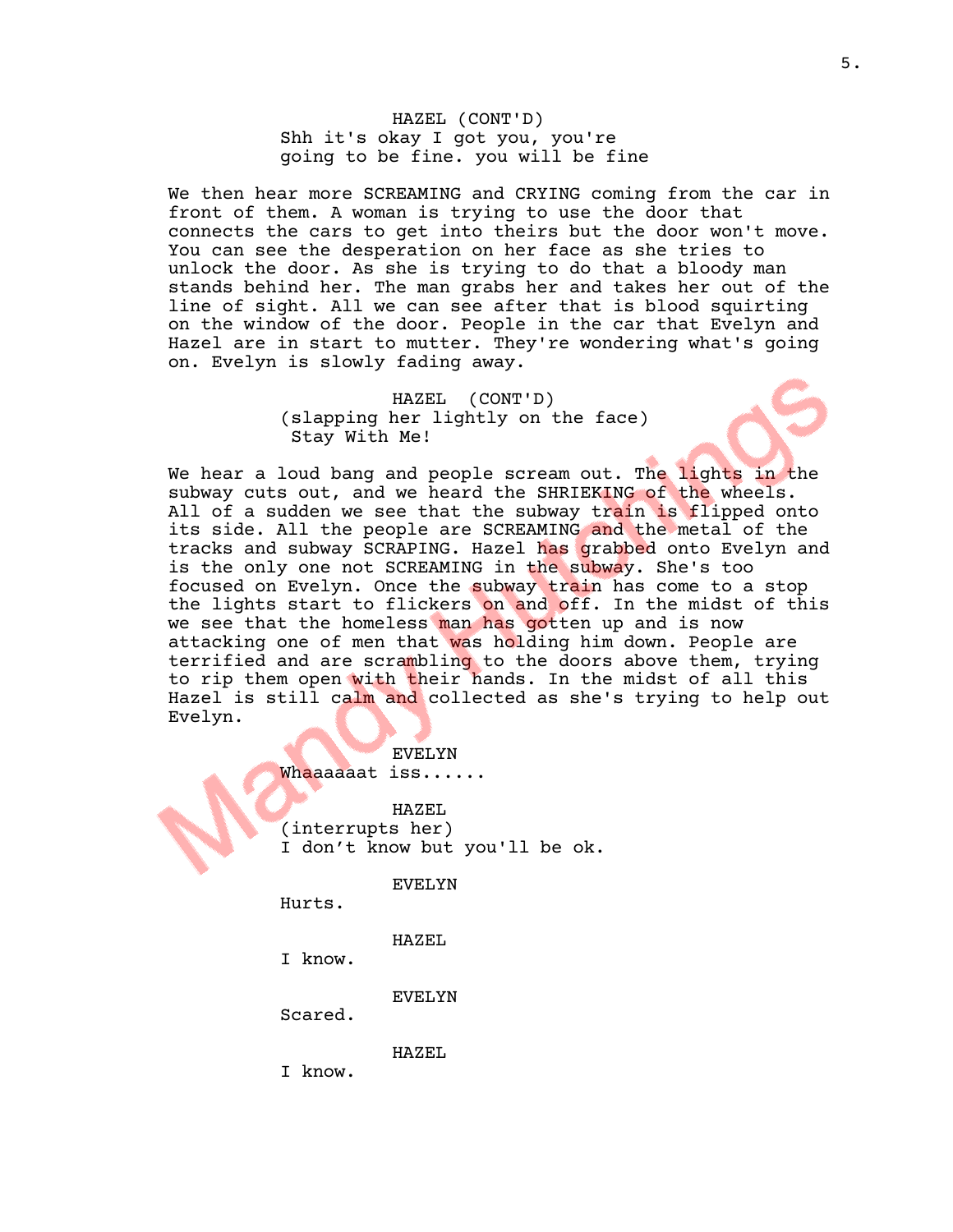Hazel starts to lose her composure and CRIES. Some people manage to get the door open and are now helping each other out.

One of passengers now on top of the train lowers their hand down towards Hazel and Hazel looks up. As she looks up she's fails to notice that Evelyn is no longer Evelyn. Evelyn has turned into what the homeless man is  $-$  a zombie. Evelyn grabs Hazel's arm and when she's about to bite into it. A man kicks her face away and grabs Hazel. Hazel SCREAMS out, reaching for Evelyn, but the man is now lifting her up to the people escaping the subway. The whole time this is happening Hazel is SCREAMING and CRYING for Evelyn. When everyone "living" has escaped the subway car they jump onto the tracks and start running back towards the platform. Hazel jumps on to the tracks and looks back up at the Subway car.

We cut to present-day Hazel in the same location and position. Hazel pauses for a minute then proceeds to jump onto the subway car. The door is still open leading inside. She takes a deep breathe and then jumps in. With her flashlight still on she walks slowly through the car. As she does this we see that there are bodies littered throughout. All the zombies are "dead" due to hunger because they couldn't escape the train. Some of them have bite marks in them and have decomposed. She walks through a while and comes across a familiar body with a decomposed peach turtle neck, jeans, and the bite mark on her neck. Hazel starts to well up with tears as she bends down to be at eye level with the body.

INT. SUBWAY CAR - DAY (PRESENT)

HAZEL (talking to Evelyn) Hey.

Of course, Evelyn does not respond

HAZEL (CONT'D) I wanted to apologize for not spending your birthday with you last year. Hopefully I can make it up today.

Hazel now sits with her legs crossed in front of Evelyn and pulls out a bundle from her backpack.

> HAZEL (CONT'D) I brought you a cookie. It's chocolate, your favorite.